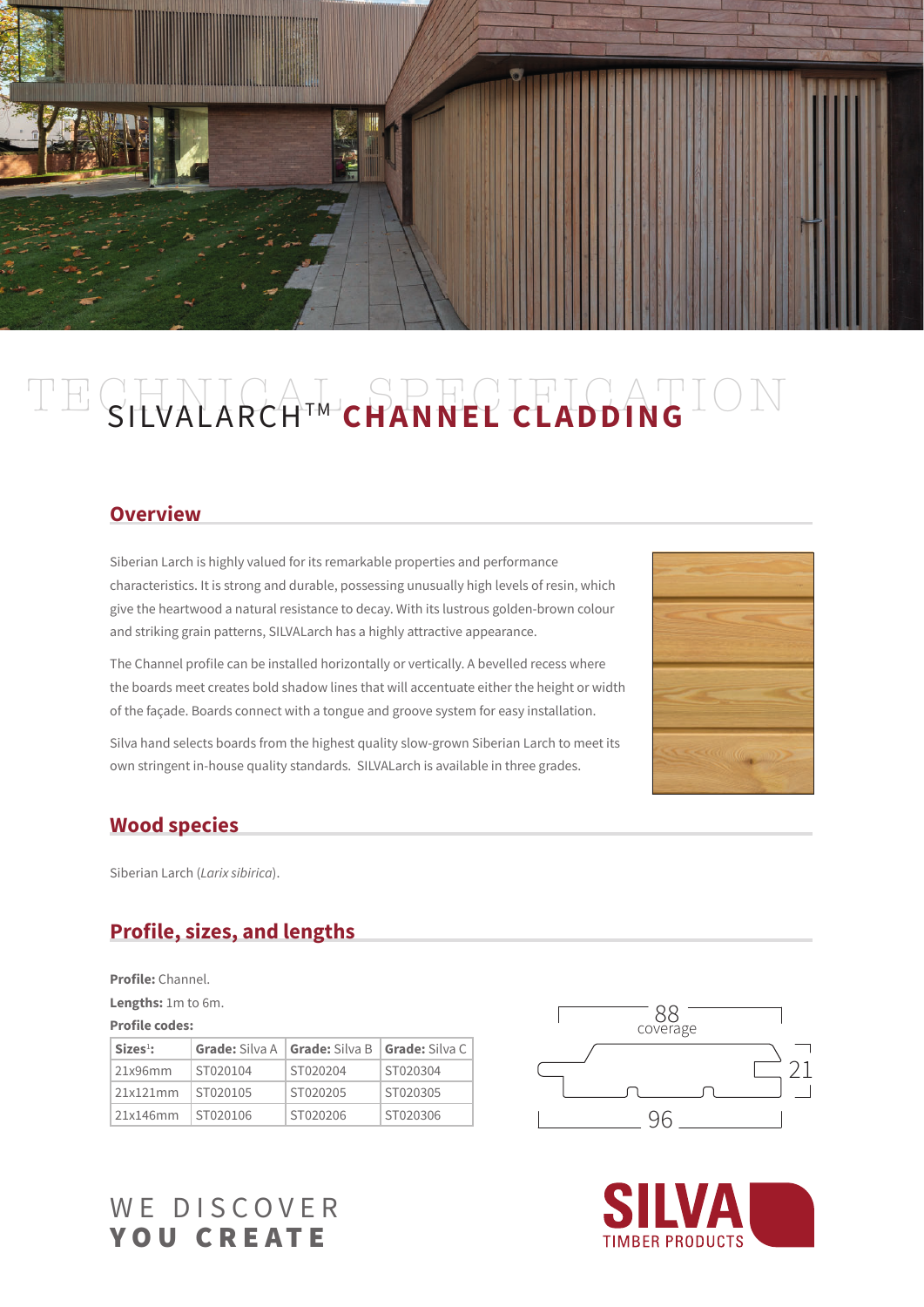

All measurements displayed in millimetres.

# **Product specification**

| <b>Name</b>               | SILVALarch™ (Siberian Larch) Channel Cladding.                                                                                                                                                                                                     |  |  |
|---------------------------|----------------------------------------------------------------------------------------------------------------------------------------------------------------------------------------------------------------------------------------------------|--|--|
| <b>Classification</b>     | Siberian Larch (internal and external use) is classified as 'Class 3 Moderately Durable' by BS EN<br>350 and is CE marked and approved.                                                                                                            |  |  |
| Grade                     | Available in three grades.<br>Silva A Graded to BS1116-3 Part 4 Class 1.<br>Silva B Graded to BS1116-3 Part 4 Class 2.<br>Silva C Graded to BS1116-3 Part 4 Class 3.<br>Full grading information: www.silvatimber.co.uk/Grade-SILVALarch-A-B-C.pdf |  |  |
| Surface texture           | Smooth face.                                                                                                                                                                                                                                       |  |  |
| <b>Durability</b>         | Decay resistance of durability Class 3 (moderately durable) according to the EN 350 standard.                                                                                                                                                      |  |  |
| Serviceable life          | 50+ years can be achieved when the wood is properly detailed and maintained.                                                                                                                                                                       |  |  |
| <b>Moisture content</b>   | 16 - 18% +/-2% when packed at the production site. This is subject to change according to<br>local atmospheric conditions.                                                                                                                         |  |  |
| <b>Density</b>            | 570 to 650 kg/m3 when kiln-dried to 12% moisture content.                                                                                                                                                                                          |  |  |
| Fire                      | Class D-s2, d0 in accordance with the SBI (single burning item).                                                                                                                                                                                   |  |  |
| <b>Thermal Properties</b> | $0.13$ W/(m K)*1. At 12% moisture content.                                                                                                                                                                                                         |  |  |
| <b>Sustainability</b>     | Siberian Larch is FSC® certified, ensuring the raw material is sourced from sustainable<br>managed forests.                                                                                                                                        |  |  |

# **Factory coating**

SILVALarch cladding can be factory coated enabling it to be installed at any time of year regardless of the weather or temperature. The application of a coating is necessary to protect the wood from the damaging effects of moisture and UV, to help prevent the wood from turning grey and to curb the growth of fungi that produce mould or blue stains.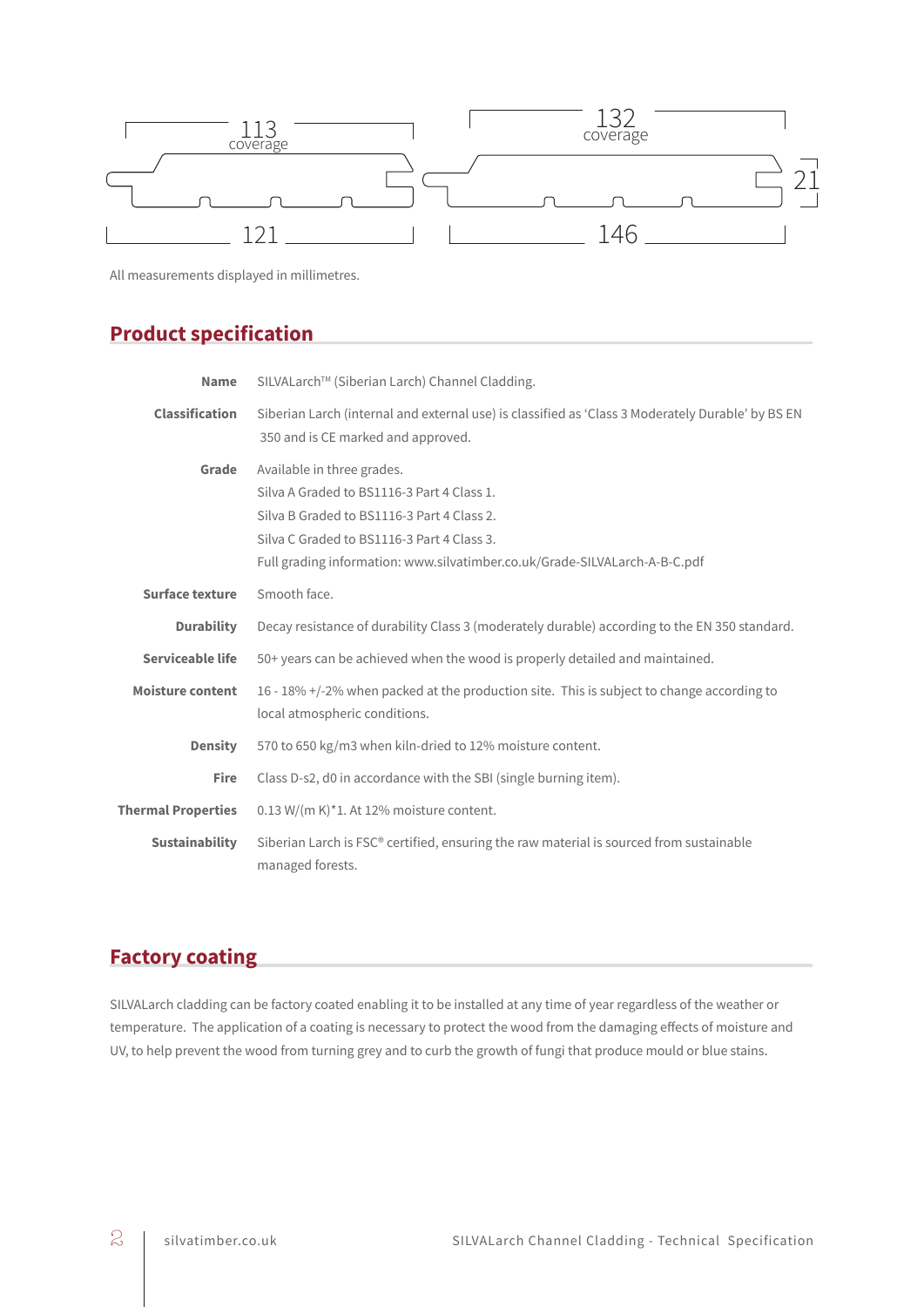# **Recommended coating systems**

Silva's factory coated cladding range is available with a choice of two high-performance coating systems.

### II VA FACTORY COATED TIMBER CLADDING

#### **Sansin SDF™**

SDF's specially formulated oils and resins penetrate into the wood, providing outstanding weather and UV protection. High-quality nano pigments create vibrant colours that last. Available in a wide range of natural, semi-transparent and solid colours.

Trend Series Natural: Three specially formulated natural tones to complement and enhance the natural colours of SILVALarch.



Trend Series Opaque: Five of our most popular low maintenance solid colours.



Full Sansin Colour Range: A choice of over 100 colours from five exterior colour tone categories: Natural, Translucent, Saturated, Ultra-saturated, Solid Hide.

Special Colours: Custom colours and RAL colour matching available.

#### **Sansin Wood Sealer™**

A low-VOC water-borne penetrating treatment. Virtually invisible once applied, it is designed to reduce moisture absorption and minimise surface growth and discolouration. Over time, the wood will weather uniformly to a beautiful silver-grey tone.



Wood sealer four years after installation

#### **Maintenance**

Sansin SDF and Wood Sealer penetrate the surface of the wood, so unlike film-forming finishes, they will not crack, peel, or blister.

Easy maintenance - no sanding or stripping necessary.

Clean and apply a single coat to refresh appearance as required.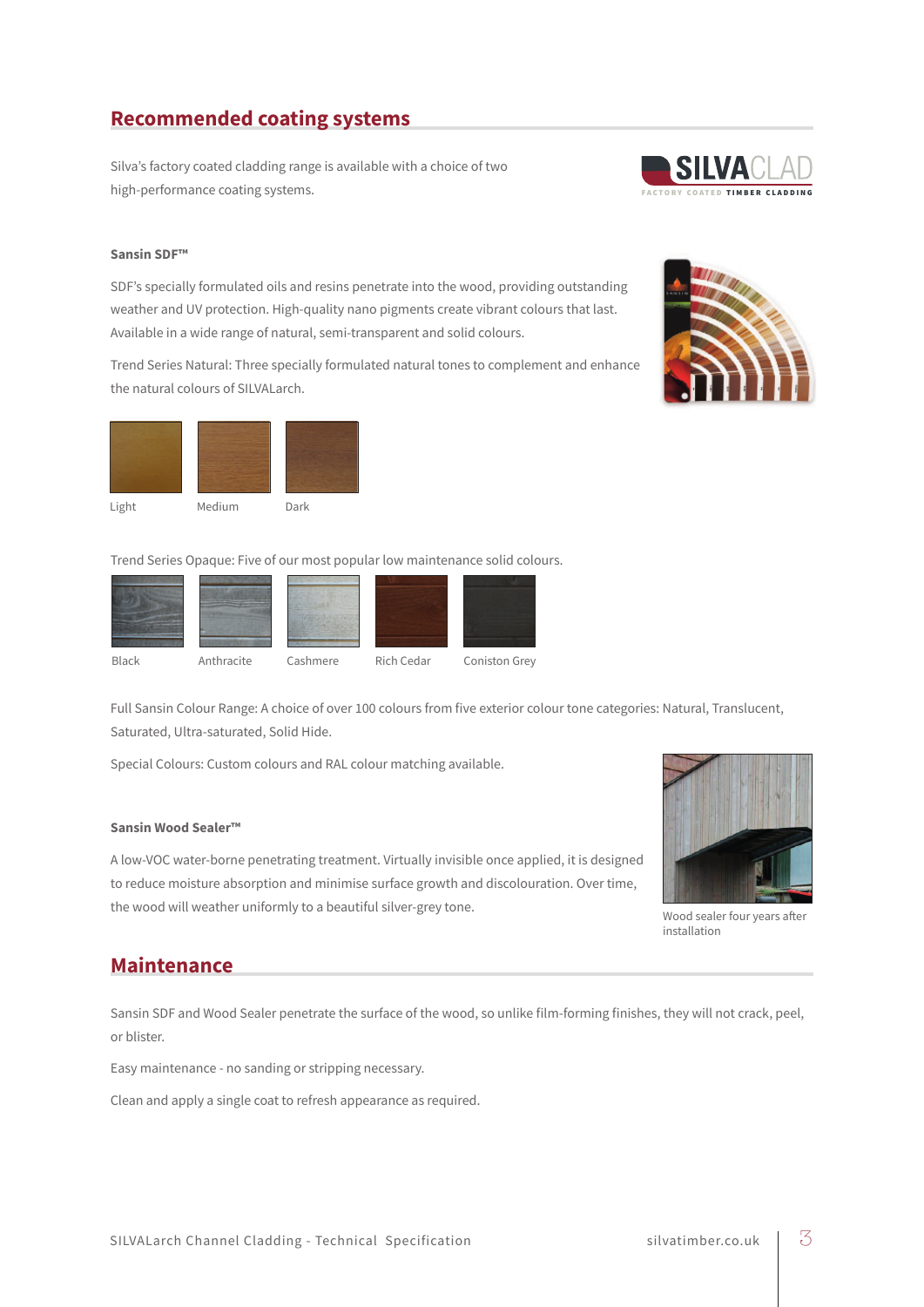# **Important design considerations**

| <b>Required fixings</b>    | 60mm stainless steel annular ring shank nails - flat head, grade 304.                                                                                                                          |  |  |
|----------------------------|------------------------------------------------------------------------------------------------------------------------------------------------------------------------------------------------|--|--|
|                            | Use marine-grade 316 for exposed areas such as tall elevations and coastal locations for<br>ultimate corrosion resistance.                                                                     |  |  |
| <b>Fixing instructions</b> | Install horizontally or vertically.                                                                                                                                                            |  |  |
|                            | Use a suitable breathable waterproof membrane except on already watertight walls e.g.<br>masonry.                                                                                              |  |  |
|                            | Ensure there is an adequate cavity between the cladding and the external walls to provide<br>drainage and ventilation.                                                                         |  |  |
|                            | Ensure that there are suitable flashings at the boundaries of the cladding at junctions with<br>other components, and around openings in order to direct water clear of the cladding.          |  |  |
|                            | Minimum recommended gap of 2mm between the joint of adjoining boards.                                                                                                                          |  |  |
|                            | Nail fixing should be, where possible, at least 30mm from the end of each board and 30mm<br>from the edges.                                                                                    |  |  |
|                            | Leave a 15mm gap between the bottom of vertical boards and flashings. Horizontal boards stop<br>short of any vertical members by 8 - 10mm to allow ventilation to the end grain of the boards. |  |  |
|                            | Stop the cladding 200 - 250mm above ground level, or abutting roofs, to prevent indirect<br>wetting as a result of splashback off the ground or other horizontal surfaces.                     |  |  |
|                            | Apply end sealer or a good coating of touch up stain to any cut ends.                                                                                                                          |  |  |
| <b>Batten instructions</b> | Horizontal cladding is fixed to vertical battens.                                                                                                                                              |  |  |
|                            | Vertical cladding is fixed to horizontal battens on top of vertical counter battens to provide<br>adequate airflow.                                                                            |  |  |
|                            | Battens should be configured so as not to restrict drainage and the vertical circulation of air.                                                                                               |  |  |
|                            | Vertical battens should be a minimum thickness of 38mm treated softwood.                                                                                                                       |  |  |
|                            | Battens fixed vertically to timber-framed walls or aligned with a stud wall should be 19mm as<br>a minimum. If attached to a masonry wall use 38mm minimum.                                    |  |  |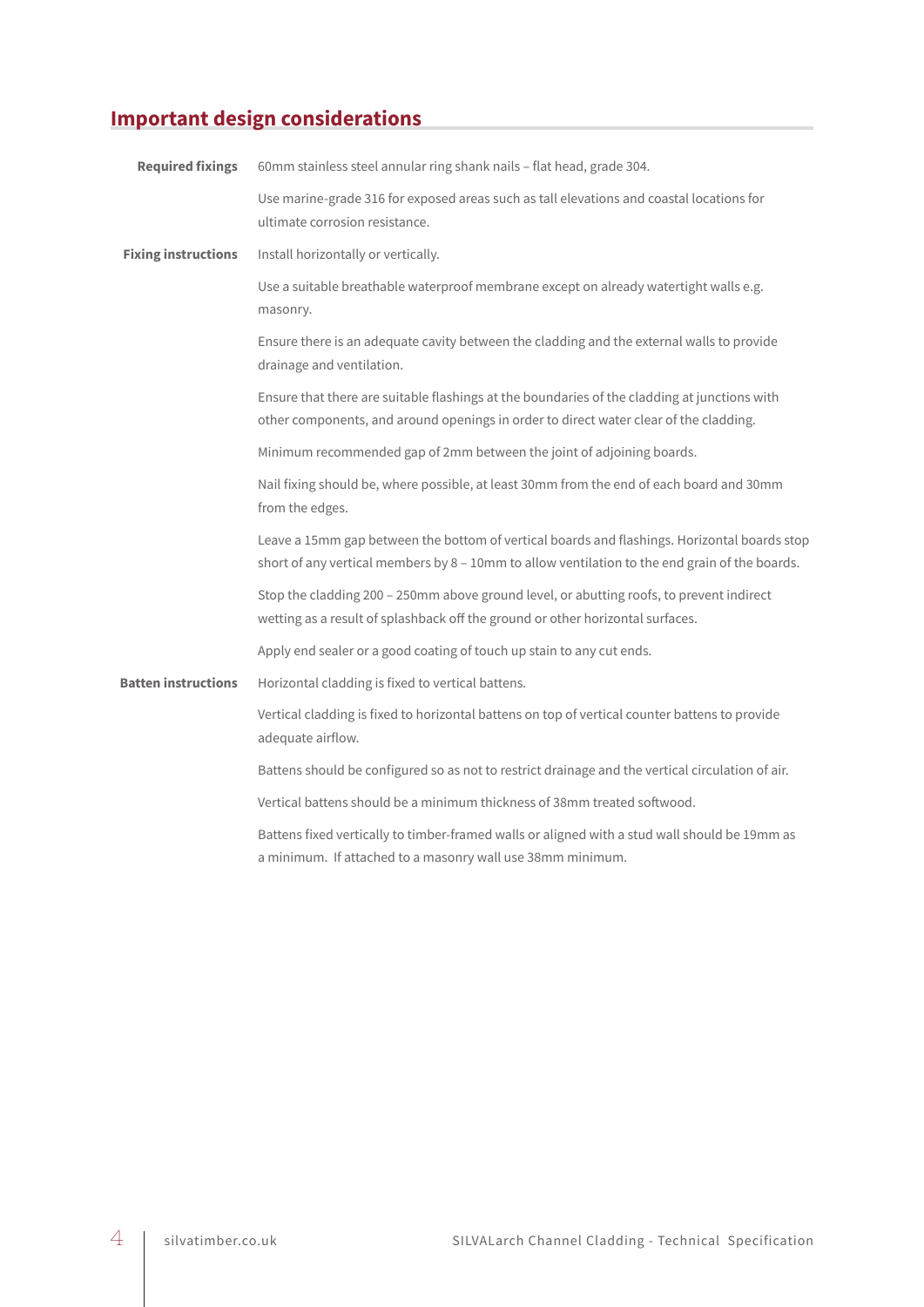**Corner details**







Square timber corner detail. Square timber corner detail with 2-piece L-shaped corner.



L-shaped timber corner detail. 2-piece L-shaped timber corner detail.



**Wall fixing position** SILVALarch Channel 21x96mm SILVALarch Channel 21x121mm





 Silva Timber recommends where possible to position nails a minimum of 30mm from the edge of the board.